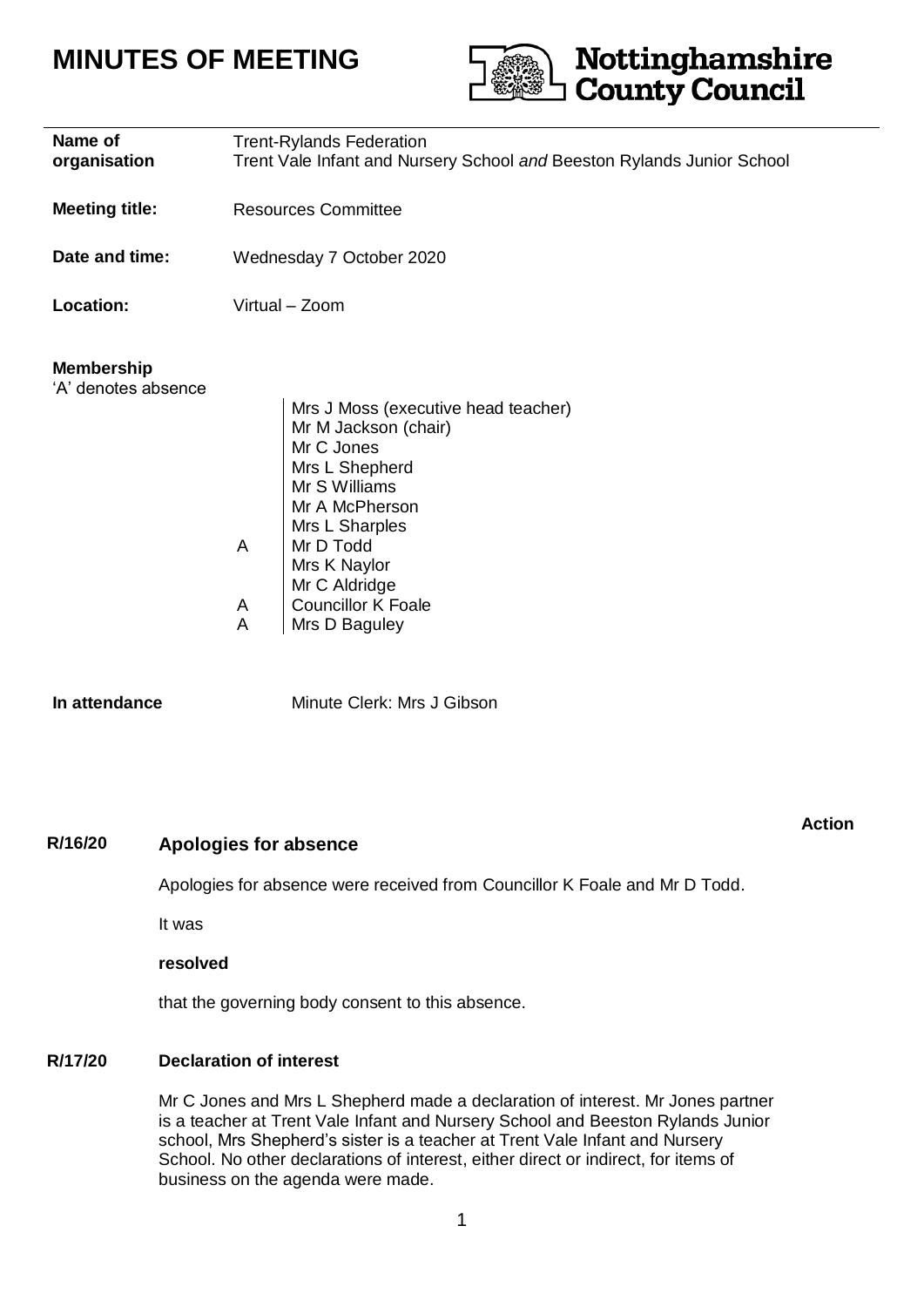#### **R/18/20** *Approval of minutes* **of** *Resources Committee meeting*

*The minutes of the summer term meeting held on 6 05 2020 having been previously circulated were agreed by the chair and agreed as signed, due to social distancing, subject to the following*

- *Name of organisation should read Trent-Rylands Federation Trent Vale Infant and Nursery School and Beeston Rylands Junior School*
- *Declaration of interest should read Mr Jones partner is a teacher at Trent Vale Infant and Nursery School and Beeston Rylands Junior School*

#### **R/19/20 MATTERS ARISING**

None

#### **R/20/20 FINANCE 2020-21 medium term budget i. TV**

This had a carry forward deficit of 13K from last year; the reforecast has put this at £97. There may be further savings if the bubbles are relaxed and a reclaim of £4700 from the Government for the FSM supermarket vouchers has not been included.

SEN support costs more, 2 x MDSA's are required in each group and additional TA costs can make good use of the catch up funding.

**A governor queried the driver for improvement.** The Executive Head Teacher explained the catch up funding; split across the 2020 and 2021 budget enables school to put staff in place to make the bubbles safe. Current guidelines do not allow sharing of TA staff across early years and more staff are required, there are now 2 TAs in each classroom. A plan is in place to look at amalgamating pupil premium and catch up funding so that moving forward the gap will reduce. This planned strategy is for both schools. Years 5 & 6 are already working on Y5/6 work, Year 1 have a massive amount of work to catch up with key words and/or phonics missing for the vast majority. This half term staff have looked at and identified gaps, TA's will be utilised. Some non-DP children will form part of this group. No volunteers will be in school for group activities like reading, this is to minimise impact of a bubble closing should a volunteer test positive for covid-19.

The Executive Head Teacher stated how well both schools office staff worked together as a team.

The budget had assumed there would be no rent income. Beeston Nursery have now returned to provide before and after school care and slightly lower hire charges are in place for room hire.

The nursery school is full; meaning the same amount of income is to be received (£3700) as if covid had not happened.

**A governor queried the risk of additional energy cost.** The Executive Head Teacher advised that no heating is on at either school yet, it is something to be mindful of as rooms must be ventilated. Are awaiting further advice from H&S, current guidance is to rotate window opening during the day.

**A governor queried the deficit running over future years.** Currently the budget is looked at a year at a time. There are different factors that affect future budgets including the funding formula and number of nursery children on the waiting list.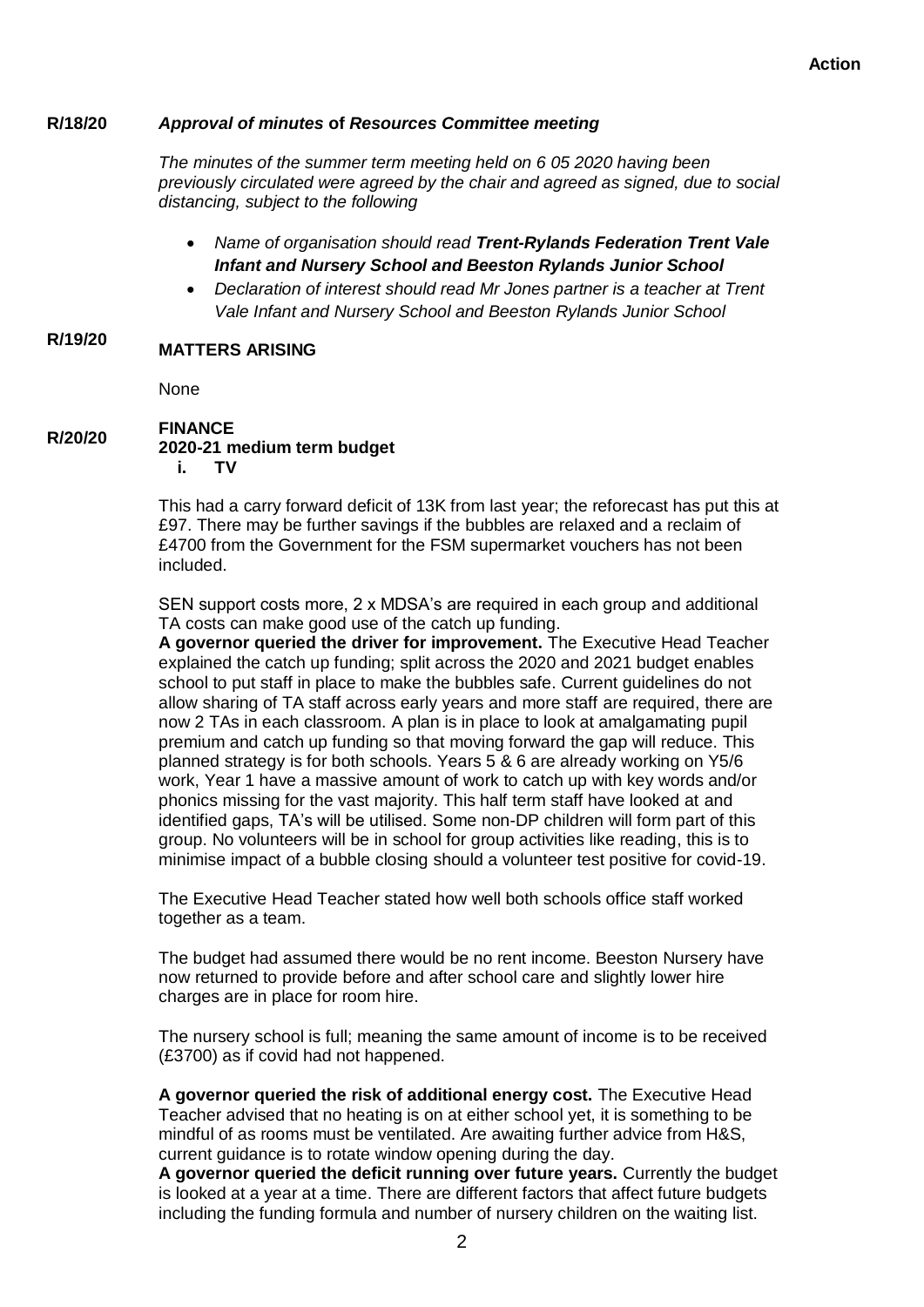#### **ii. BRJS**

There has been a high covid expenditure.

The catch up funding will allow an additional 10 hours for a TA to provide individual support to a SEN child, this will free up an experienced TA to work with groups of children. There is also 1-1 tutoring for disadvantaged children, this is in place of Third Space Learning that has not been as successful with an increased number of students. There is a further 1k to allocate.

There are less children with emotional health and well-being needs than anticipated. The bubble system helps anxious children as they only have their own bubble to mix with, staggered lunches also work well and school will be looking at keeping some of these new procedures in place. Additional needs of children will be looked at after half term.

Parents Evening has been a pre-arranged 10-minute phone call this half term. Feedback from this has been positive from both staff and parents. Children may present at school in a different way to home and input from parents about how children really are is very helpful.

#### **Approval of virements**

Recent purchases of laptops at TV (subject to a further 3 purchases) are to be vired to DCFE funding as they can be allocated as a project.

Funds from three cost centres have been vired to the Covid funding from cleaning, building maintenance and teaching equipment.

**A governor queried the amount.** The Executive Head Teacher provided totals for each cost centre, £2119 from cleaning, £1516 from building maintenance & £750 from teaching equipment.

#### **The governing body approved**

#### **Executive Head Teacher split across the 2 schools**

The salary split is 60/40 based on the current pupil numbers in each school with TV claiming 10% from BRJS. The proposal is that this continues based on pupil numbers moving forward.

#### **The chair invited comments/questions – none raised The governing body approved**

#### **Additional cover for Heads of Schools costs**

The Junior school are paying an additional 1 day a week teacher cover; this is part of the original collaboration agreement to support the current SLT. The proposal is for this to continue.

#### **The chair invited comments/questions – none raised The governing body approved**

#### **Quotation for ICT equipment at BRJS**

- **i. Replacement laptops**
- **ii. Replacement iPads**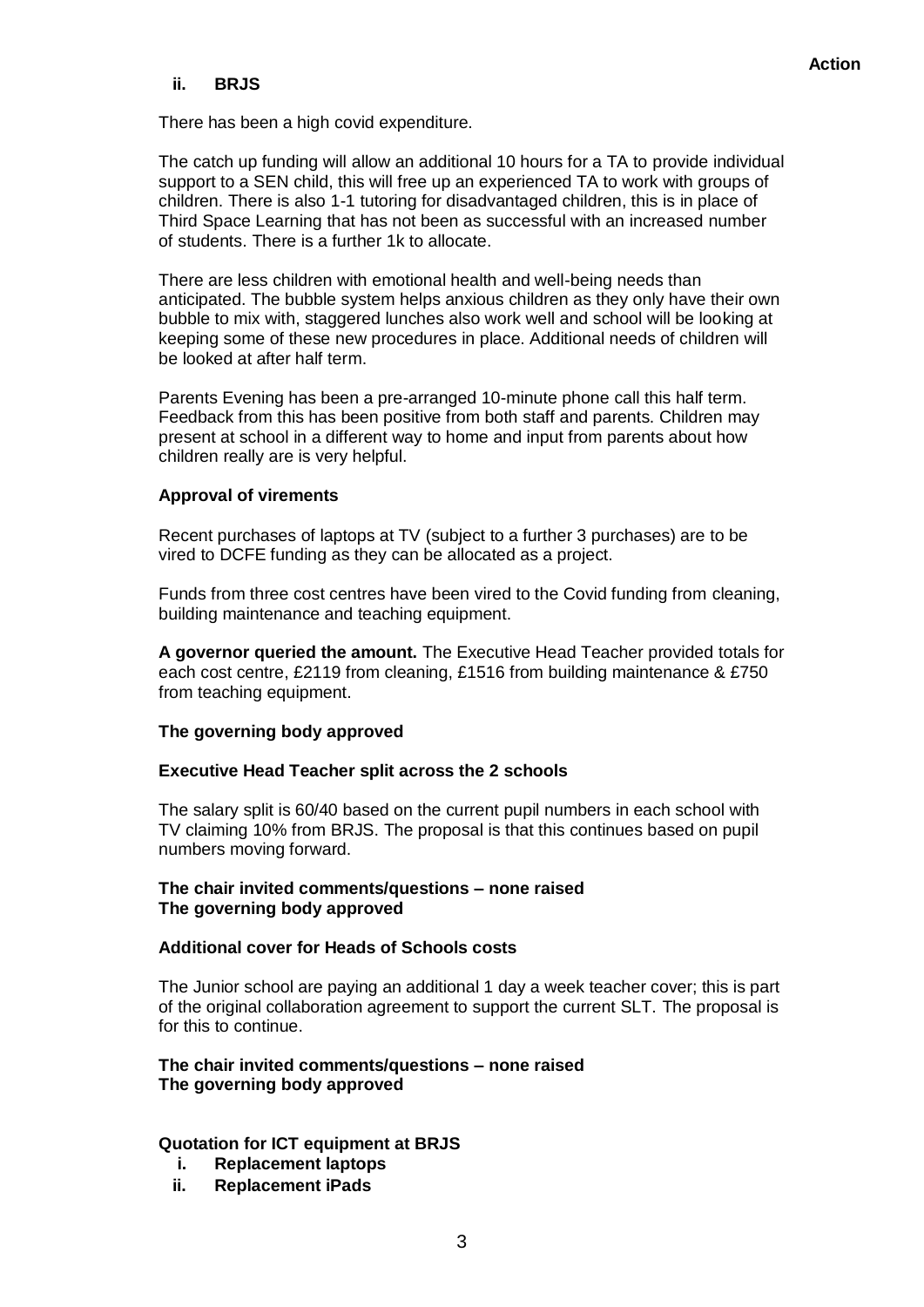**JG**

This is in the budget as part of the schools ICT upgrade project. Usable old laptops and iPads will be stripped and available for families to use, where there is no ICT at home, for home schooling. The junior school have 23 laptops as part of the government project but these will only be available for use if school goes into full lockdown and not for partial/bubble closure.

**A governor queried if these would come with a warranty as standard.** The Executive Head Teacher advised school utilises Tim Hancox who offers best value. Laptop prices are currently going up on a daily basis due to unavailability of stock.

#### **The governing body approved**

#### **Teachers Pay Award September 2020**

These are the standard pay awards with changes to reintroduce a recommended six-point mainscale from the old table A and table B to the new mainscale.

#### **The governing body approved**

## **School Fund – funds available and audit**

#### **i. Trent Vale Infant and Nursery School**

The balance stands at £629.70 and was audited on 20 July by Janet Humpherson, retired office manager, Trent Vale Infants and Nursery School

#### **ii. Beeston Rylands Junior School**

The balance stands at £568.37 and is unaudited due to the office manager working from home during the summer term. An audit is to be organised during the second half of the autumn term.

£939.07 raised by the Parent Group is in their bank account for school use when requested. **The governing body expressed their thanks to the Parent Group**

The Executive Head Teacher advised Councillor Kate Foale had offered the remains of her community fund of £200 to the school; this was gratefully received. It will pay for outdoor play equipment at Trent Vale Infants and Nursery School. **The governing body expressed their thanks to Councillor Foale**

#### **INVENTORY – TV then BRJS**

#### **Items to be disposed of**

**R/21/20** TV list consisted of Laminator (written off) Pencil sharpener (damaged, written off) Laptop (damaged, written off) Spare laptop (written off)

> BRJS list consisted of Staff laptop (at least 7 years old) Stereo PA (obsolete) Projector (obsolete) Printer (water damage from leaking roof)

The Executive Head Teacher added the paper shredder to the list as it is beyond economical repair.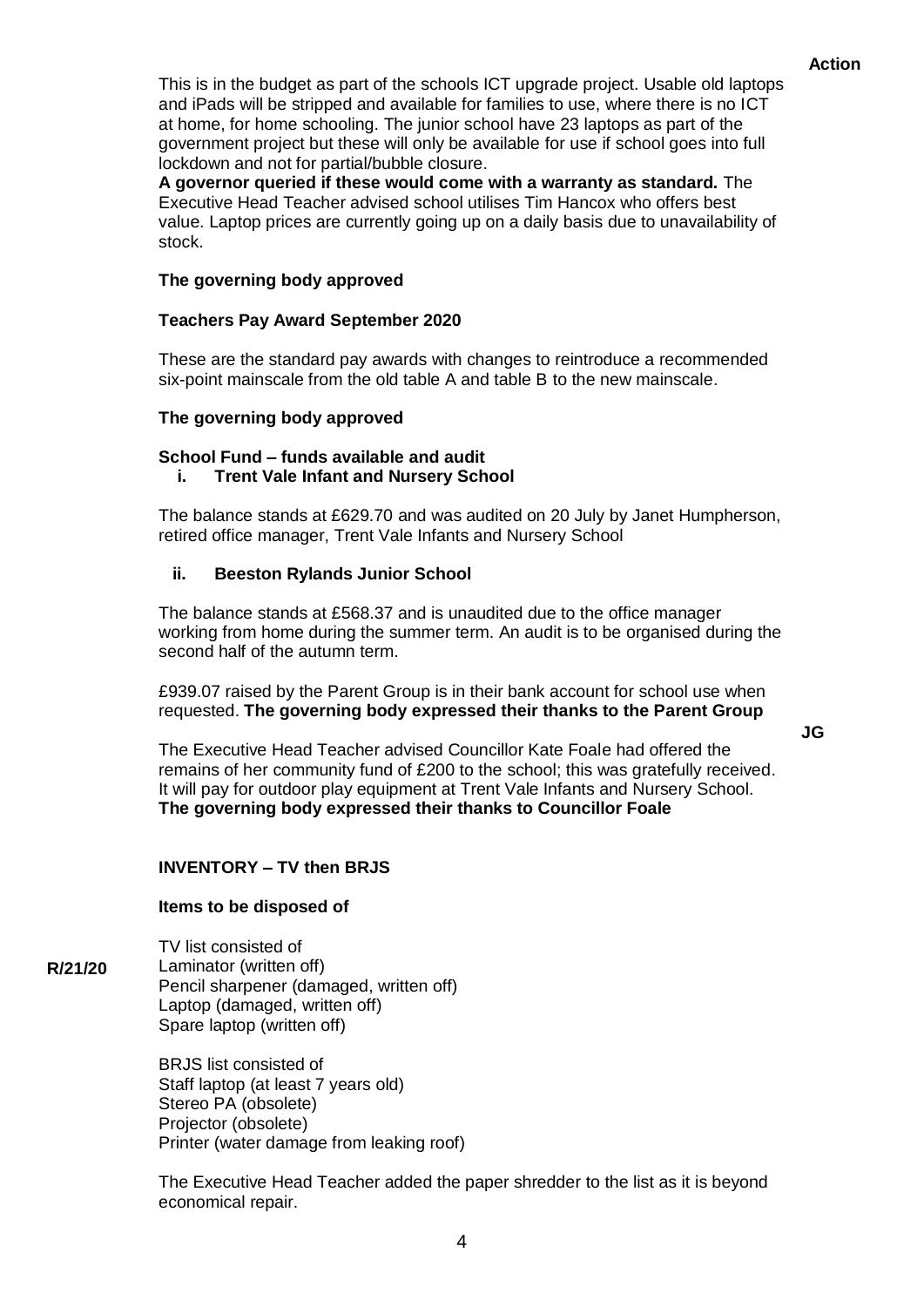#### **The governing body approved**

#### **Items to be devalued**

There were no items to be devalued at either school

#### **GDPR Annual Review of Freedom of Information Publication Scheme Annual Review of the GDPR toolkit**

**R/22/20** This has remained the same. There have been no updates to the tool kit and the freedom of information remains the same. **The governing body approved**

#### **8. PERSONNEL ISSUES**

**R/23/20** None. **A governor queried the collaboration contracts.** The Executive Head Teacher advised all that required changing had been completed this included the SLT and teacher cover for the SLT who all had a base school allocated. Two new teacher contracts and MDSA contract are federation contracts with a base school. This is required as if there was a divorce of the federation all staff need to have a named base school.

#### **The governing body expressed their thanks to all personnel working through these unprecedented times.**

The Executive Head Teacher advised that both she and Chris Jones (governor) have started looking at the staffing structure operating across both schools. They will also work with Councillor Kate Foale around values and visions for the future.

#### **APPRAISAL Executive Head Teacher - annual review/objective setting**

**R/24/20** This was agreed with Chris Fallon, MJ and CJ. Developing a sustainable remote education is the focus; this will become a legal requirement from 22<sup>nd</sup> October 2020. There is a working system in place but it requires a lot of work moving forward. Engagement with parents is essential with home learning programmes such as Microsoft sway looked into. Learning from home needs to be as easily accessible at home as at school.

> **A governor queried accessibility of the education pack in the event of a school closure. This was not available to parents of students at John Clifford school following their closure.** The Executive Head Teacher agreed this was a consideration for the future. If a bubble were closed, the whole of the resources for that group would be added to the website rather than just the work grid, this is a considerable amount of work.

Number 2 SIP is values and vision, the structure of the federation and moving forward. This will incorporate the visions work already underway.

The Executive Head Teacher advised staff well-being is another priority, children are doing really great as they are back in school with their friends. Staff have a lot to deal with, not being as close together, cleanliness, new skills for remote education and rising level of the virus in the city, which is scary stuff for everyone. KF has sent a well-being questionnaire to all staff to complete anonymously which will be analysed.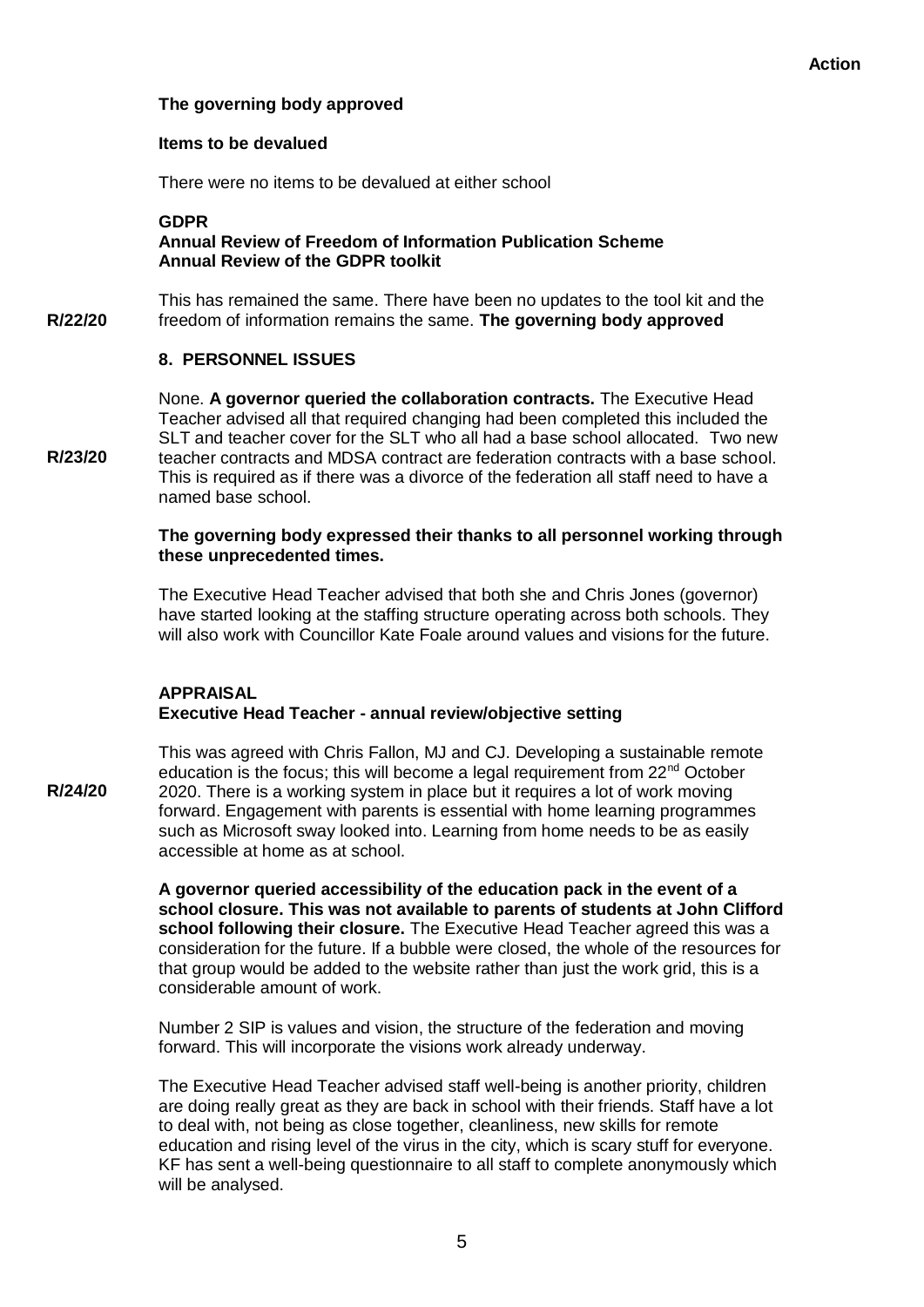#### **Teaching staff annual reviews**

**A governor queried what teaching staff meant, are TAs included, as they are teaching staff.** There was discussion around this and the Executive Head Teacher clarified that an appraisal is purely teachers. Reviews took place in summer with more discussion around remote education, which is each teacher's first target. The second target is staff responsibility for their well-being with an option to set a third target if they wish.

Staff have adapted really well to new practices. White Rose maths is being utilised along with Oak Academy, which covers the entire curriculum. This is used to supplement the work provided by teachers now that home education has to be considered. **The chair invited comments; Lisa Sharples offered help on the staffing structure and on expanding the appraisal system to cover more staff, as appropriate. It was agreed that the values and vision process would be discussed and consultations held with the governing body.**

#### **HEALTH AND SAFETY Autumn term health and safety visit**

**R/25/20** Darryl Todd has been for a walk around of both schools with the Executive Head Teacher and will write a report. He was familiar with the risk assessment and had a couple of points, one being cleaning records are to be initialled and not just ticked. Overall, he was quite impressed.

> **A governor queried the safety around drop off and pick up time around school.** Clarification of the main concern was road safety with parents parking on the zigzag lines and not taking care. The Executive Head Teacher advised that this is an ongoing problem and cones were going on the zigzags tomorrow to try to stop this happening. The camera enforcement team have been out twice this term already, which acted as a deterrent but only for one day.

#### **Latest Covid-19 Risk Assessment**

This was sent yesterday, health and safety advice had been sought regarding the outcome of a positive case. The assumption had always been that a bubble would close due to the close proximity of seating, all seating faced forwards but the classrooms are very small. H&S advised to update the risk assessment to reflect this.

#### **POLICIES to be ratified**

- **- Annual review of the Pupil Premium Strategy** as previously discussed this will be amalgamated with the catch up funding
- **- Annual review of the Charges and Remissions Policy** stayed the same
- **- Annual review of the School Pay Policy** new LA policy in conjunction with the unions **A governor advised 8.7 and 11.10 had dates missing**
- **- Annual review of the Appraisal Policy** still being worked on. **A governor queried why it is only for teachers and should there be a policy around other staff.** The Executive Head Teacher advised there is no capacity or time to do these in a positive way; going forward would need a sustainable system and way of doing it. **Governors discussed reviews and felt all staff are entitled to one as good practice, staff have the opportunity to identify training needs and professional development. This will form part of the vision process and group appraisals may be**

**R/26/20**